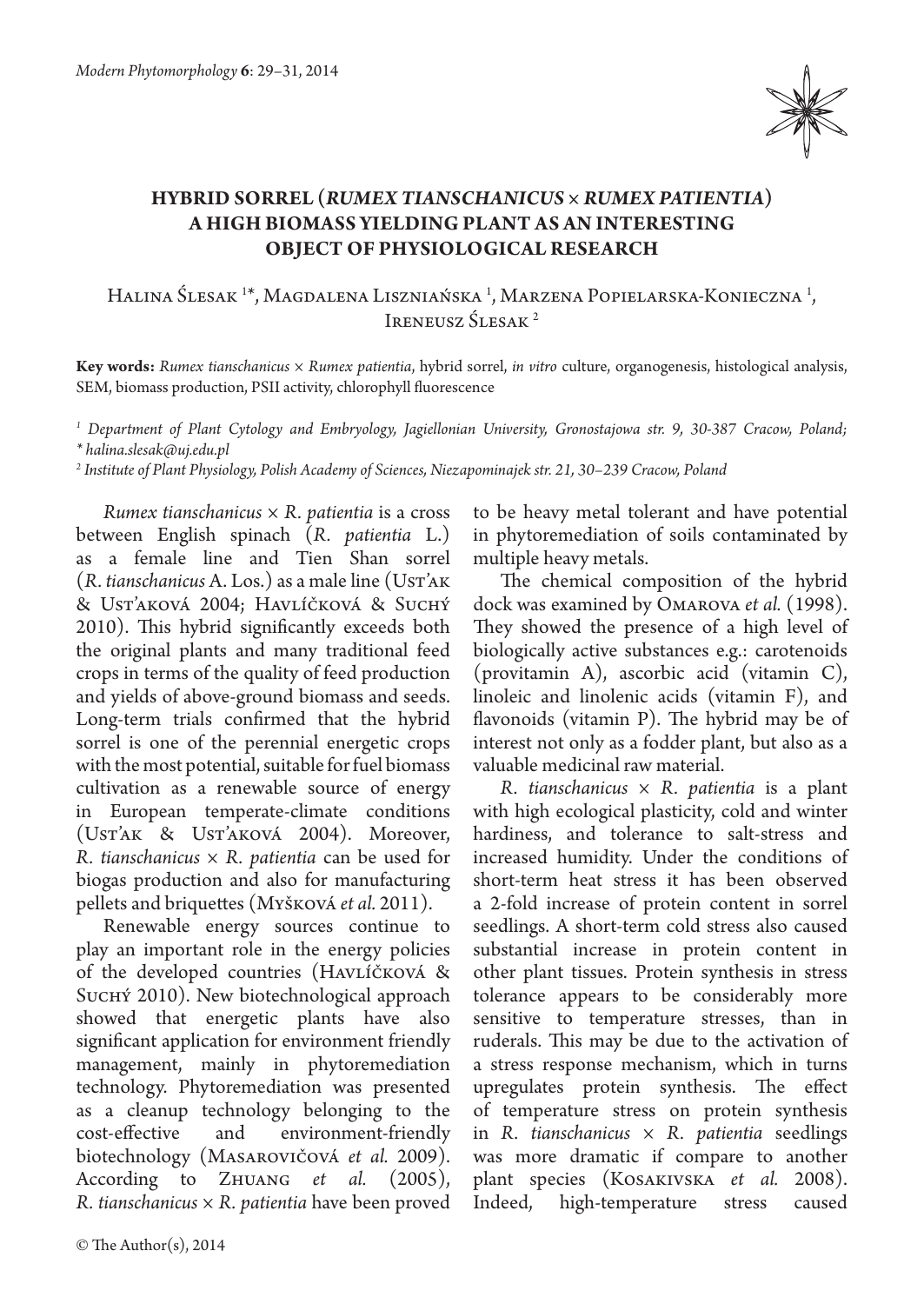*de novo* synthesis of a 71 kDa polypeptide, an increase in 44, 78 and 109 kDa proteins and the content of heat shock proteins (HSPs) in mitochondria and chloroplast was increased. The differences observed in protein synthesis pattern in hybrid sorrel suggest, that stress response proteins could be useful biomarkers of different ecological strategies, leading to plants acclimation in unfavourable environmental conditions (Kosakivska *et al.* 2008).

Moreover, the role of exogenous selenium (Se) on the growth, antioxidant enzymes activities, osmotic regulation, ultrastructural modifications of leaf mesophyll and root tip cells of NaCl-stressed hybrid sorrel seedlings were investigated by Kong *et al.* (2005). It was observed that treatment with  $5 \mu M$ of Se positively promoted the integrity of membrane systems and cellular organelles, such as chloroplasts and mitochondria in leaf mesophyll and root tip cells. The obtained results suggest that an appropriate concentration of exogenous Se positively affects the antioxidant and osmoregulatory capacity, and enhance the salt-tolerance in sorrel seedlings (Kong *et al.* 2005).

Our studies concern mainly the histological, scanning electron microscopy (SEM) and cytometric analysis of *R. tianschanicus × R. patientia* micropropagated *in vitro* from hypocotyls cultured on media supplemented with BAP and IAA. Histological analysis revealed, that shoot buds arised directly from pericycle cells and also from regenerated leaves (secondary organogenesis), indicating direct organogenesis. SEM studies showed that callus cells were surrounded by a membranousfibrillar structure, similar to the extracellular matrix (ECM).

Higher biomass production of *R. tianschanicus × R. patientia* in comparison to parental lines, suggests enhanced intensity of photosynthesis in hybrid form. Our present experiments focused on the comparison of the efficiency of photosynthetic electron transport in photosystem II (PSII) in *R. patientia* (female line), *R. tianschanicus* (male line) and a hybrid *R. tianschanicus × R. patientia* under *in vivo* and *in vitro* conditions.

PSII photochemistry was investigated by means of chlorophyll *a* fluorescence on leaves adapted to darkness for 20-30 min. PSII operating efficiency in the light adapted state (ΦPSII), electron transport rate through PSII (ETR(II)), quantum yield of non-regulated energy dissipation (Y(NO)) and non-photochemical quenching (NPQ) of PSII fluorescence were quantified (Genty *et al.*  1989; Kramer *et al.* 2004; BAKER 2008). The results of our preliminary studies concerning chlorophyll *a* fluorescence parameters did not show any significant differences between sorrel hybrid and parental lines growing *in vivo*, indicating similar efficiency of PS II activity.

Significant differences in chlorophyll *a*  fluorescence parameters were observed for regenerated hybrid sorrel plants growing *in vitro* before acclimatization, compare to plants acclimated to field conditions. The lower values of ΦPSII and ETR(II) for *in vitro* plants suggest inhibition of photochemical reactions and linear electron transport.

Comparison of selected photosynthetic parameters between growing *in vitro*  regenerants and plants acclimated to *in vivo*  conditions indicated that photochemical energy conversion and protective regulatory mechanisms are inefficient in plants from *in vitro* culture.

The obtained results suggest that PSII activity in hybrid sorrel plants strongly depends on growth conditions. Photosynthetic activity in regenerants cultured *in vitro* requires further more detailed studies.

## **References**

- BAKER N.R. 2008. Chlorophyll fluorescence: a probe of photosynthesis *in vivo*. *Annu. Rev. Plant. Biol.* **59**: 89–113.
- **Genty B., Briantais J.-M., Baker N.R. 1989.**  The relationship between the quantum yield of photosynthetic electron transport and quenching of chlorophyll fluorescence. *Biochim. Biophys. Acta* **990**: 87–92.
- Havlíčková K., Suchý J. 2010. Development model for energy crop plantations in the Czech Republic for the years 2008–2030. *Renew. Sustain. Energy Rev.* **14**: 1925–1936.